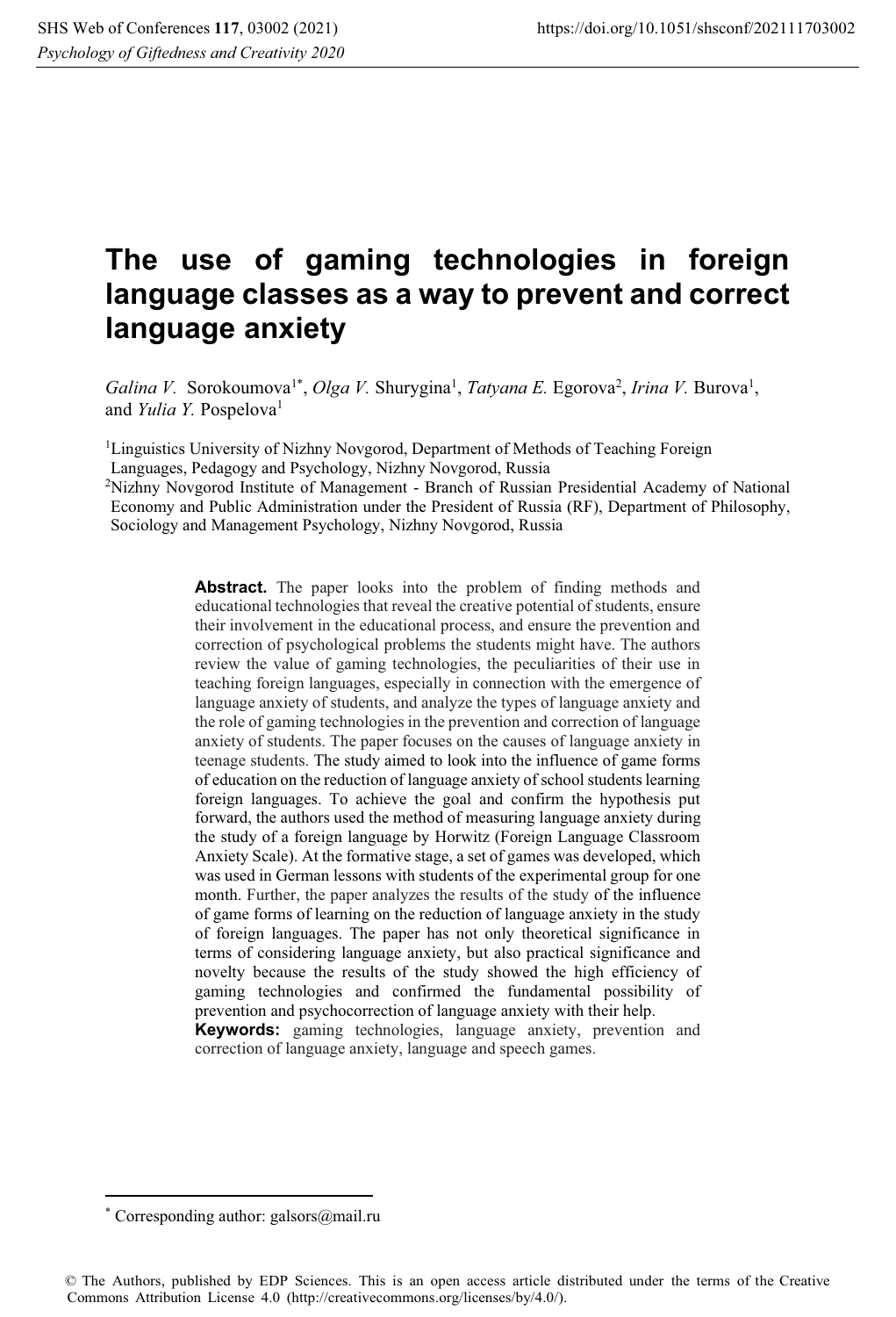#### **1 Introduction**

One of the priority tasks of modern Russian education is the search for "new methods of teaching and upbringing, as well as educational technologies that reveal the creative potential of students, ensuring the development of all basic skills and abilities, as well as increasing their motivation for learning and involvement in the educational process" [1]. Psychological and pedagogical theory and practice recognize the value of gaming technologies in the process of education, upbringing [2], the development of all the necessary skills of the 21st century in students [3], in the development of the cognitive sphere [4], personal qualities [5, 6], in prevention and correction of various psychological problems.

#### **2 Literature review**

The process of learning a foreign language is a complex process that depends on various factors and conditions. There are psychological problems that negatively affect students' involvement in the educational process, their motivation to learn a foreign language, working efficiency, and, as a result, academic performance.

One of the most common problems is language anxiety, which is expressed in fear due to the need to put into practice one's own foreign language skills. For the first time, the concept of language anxiety was mentioned in the studies of E. Horwitz [7: 167].

In psychological and pedagogical research, three types of language anxiety are distinguished:

- communicative anxiety, which appears in case of need to communicate with someone in a foreign language. Students with a high level of communicative anxiety tend to misunderstand the statements of their classmates, at the same time, their statements also do not find understanding in the classroom [8];

- anxiety associated with the performance of review assignments, tests, or checking the skills of students can occur both before and after the test. Describing this type of anxiety as "test anxiety", Hans Morschitzky believes that it is a reaction to a subjective feeling of threat, which arises in situations of control of academic performance or achievement of certain results. According to studies, up to 30% of German students tend to experience anxiety and fear caused by various kinds of tests [9];

- anxiety which is associated with the fear of condemnation, negative opinion, expectation of negative evaluation [8].

This problem is especially acute in the teenage years, as a negative evaluation of one's skills and abilities acquired at this age, especially from peers, can stay with the teenager for a long time and cause the formation of a negative attitude towards the subject as a whole. According to the research of I.E. Abramova, O. M. Sherekhova, E.P. Shimolina, conducted in groups of students studying a foreign language, 47% of the subjects answered that language anxiety began to form in secondary school, due to incorrect correction of errors and an unfriendly reaction from the teacher [10].

According to A.A. Serdyuk, A.O. Taskanov, E.A. Stukolov, referring to A.S. Batinova, anxiety and fear of criticism among students very often arise because school students do not interact much with their classmates, mainly working in the "student/teacher" format [11].

Various factors can serve as the sources of language anxiety in teenagers learning a foreign language, such as an unfavorable atmosphere in the classroom, high requirements imposed by their teacher, personal characteristics of students. Researchers emphasize that language anxiety is cyclical, i.e. making mistakes in oral speech, students become more anxious, which provokes the emergence of new mistakes, and, to maintain a positive impression of themselves, students with high levels of anxiety tend to avoid oral responses in the future. Therefore, in the absence of corrective measures, language anxiety can worsen,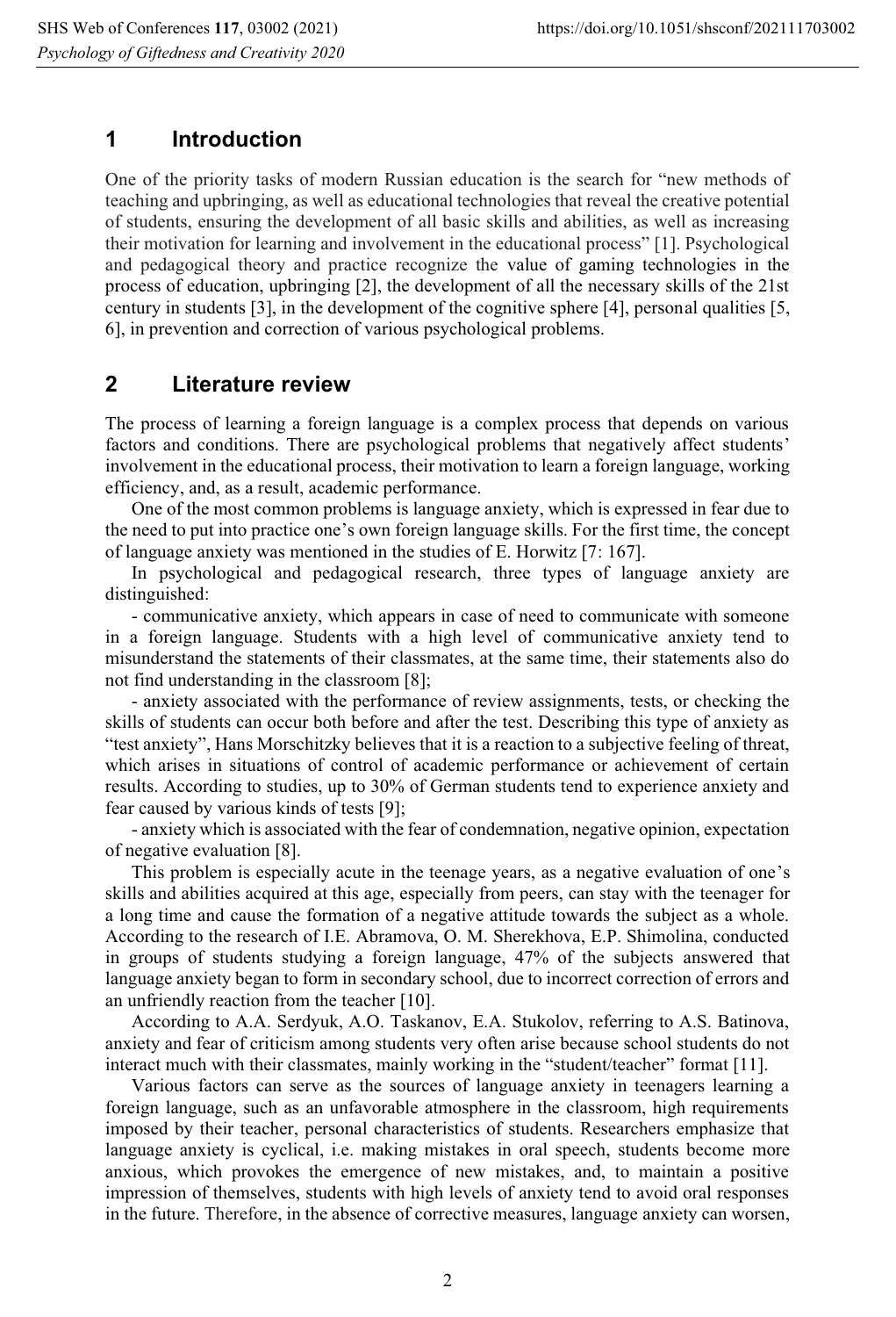influencing not only the student's attitude to classes but also to the language itself, its speakers, their culture, and the country of the target language.

In this regard, psychologists and teachers agree on the need to use various methods and means of preventing and correcting language anxiety in students.

To solve the problem of language anxiety in foreign language classes A. A. Serdyuk, A. O. Taskanova, E.A. Stukolova suggest working in groups where students can repeatedly include language material in their statements, combining new material with what they have learned earlier. Students show independence by expressing agreement or disagreement, correcting each other's mistakes. Among the effective methods of group work, the authors distinguish debate, interrogation, and the method of clusters [11].

As noted by A.V. Bortnikova, the advantage of using game forms in foreign language classes is explained by the fact that games help to activate the skill of quickly finding lexical units, solving communication problems, developing the tempo of speech, increasing selfesteem, self-confidence, and the ability to express one's thoughts. Often in the process of games, students have to overcome difficulties, which gives them pleasure, because work on linguistic and speech difficulties in foreign language lessons in the process of playing turns into an interesting cognitive activity [12].

Vietnamese researcher Trang Thi Tran views the control of language anxiety in foreign language classes as the most effective method for its correction and prevention. The researcher concludes that by controlling and realizing the manifestations of language anxiety and the reasons for its occurrence in the classroom in a foreign language, students manage to reduce the degree of its impact [13]. At the same time, a significant role is also assigned to teachers who create favorable conditions for expression and stimulate the oral answers of students in foreign language classes [13]. Game forms of education are an effective method of preventing and reducing language anxiety in teenage students [14]. Games not only have a teaching function, but also promote cohesion and, as a result, develop communication skills [15]. Gaming technologies are just the tool that contributes to the communicative activity nature of learning, involvement, activation of students' speech activity in a foreign language, reduction of emotional tension, and correction of language anxiety.

#### **3 Methods**

To confirm the hypothesis about the influence of game forms of learning on the reduction of language anxiety in the study of foreign languages, we conducted a study, which was carried out at grammar school No. 1 with an in-depth study of the German language in 5a grade. The average age of students was 12 years. Our study was conducted in 3 stages.

At the ascertaining stage, we formed two groups: the experimental group (EG) and the control group (CG) with 15 students in each, where we carried out the diagnostics of language anxiety. For diagnostics, we used the method of measuring language anxiety when studying a foreign language developed by Horwitz (Foreign Language Classroom Anxiety Scale or FLCAS). This technique allows us to study the general level of language anxiety in students, as well as to identify the manifestation of language anxiety in three aspects: fear of failure in interpersonal communication, test anxiety, and fear of negative evaluation.

At the second formative stage, we developed a set of games that were used in German lessons with students of the EG for one month. When choosing games for classes, we followed several criteria: the game had to be feasible for each student; the game had to be focused on solving educational and communication problems; the game had to reveal the degree of formation of certain language, speech skills, and abilities;

Our complex included "Icebreaker" game techniques to relieve emotional stress at the beginning of the lesson; language games aimed at the development of phonetic, grammatical, and lexical skills (tongue twisters, proverbs, solving crosswords, dominoes, contests, and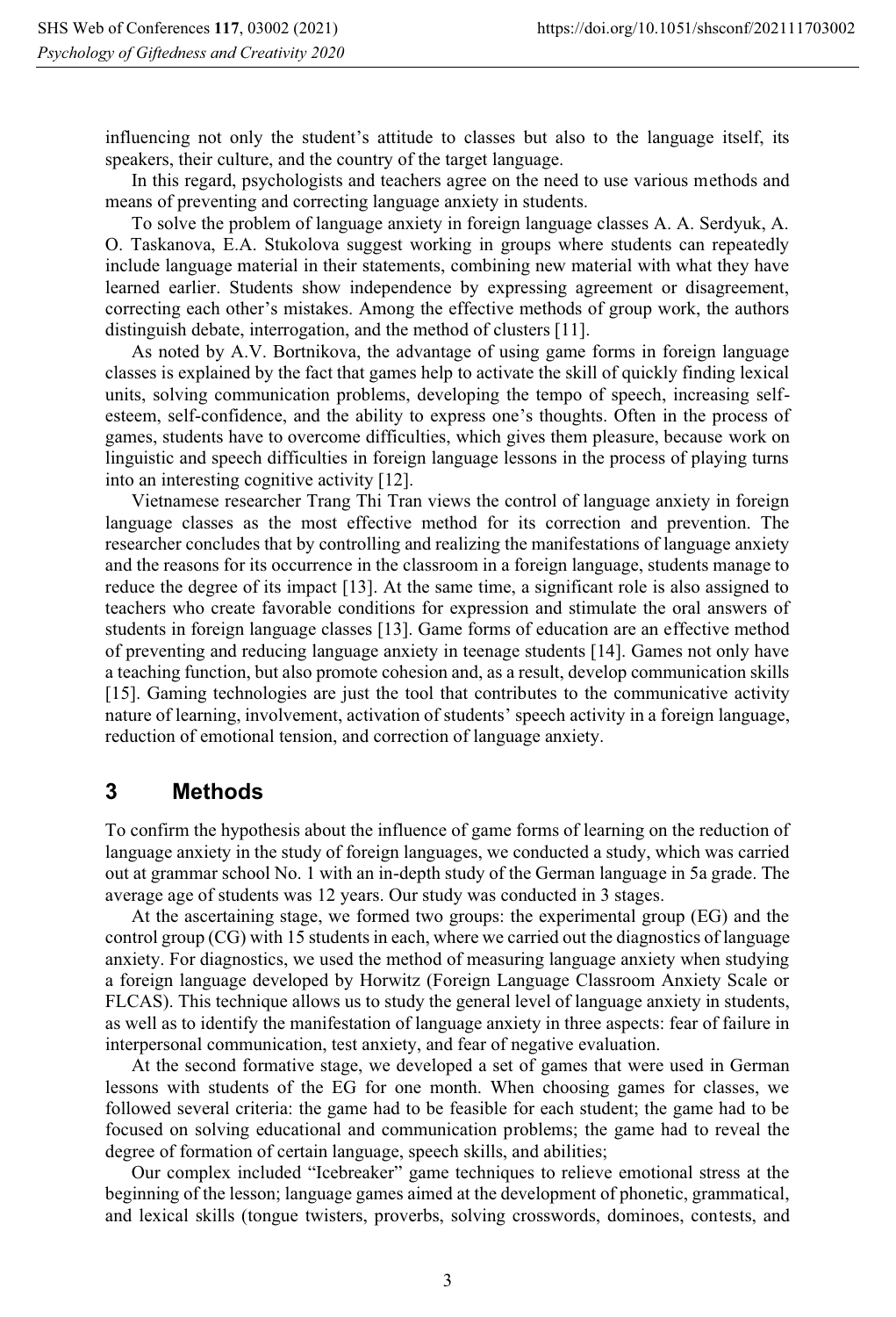quizzes) and speech games for teaching reading, speaking and listening (paraphrasing, restoring what was missed in the text, role-playing games, the "snowball", creative tasks), involving individual, frontal and group forms of work with students.

At the control stage, we re-diagnosed the level of students' language anxiety and compared the results of the ascertaining and control stages. To prove the reliability of the data, we used the nonparametric Mann-Whitney test.

## **4 Results**

Table 1 shows the indicators of language anxiety among students of the experimental sample from the EG ( $n1 = 15$ ) and CG ( $n2 = 15$ ) before and after the study.

**Table 1.** Indicators of language anxiety in students from the EG  $(n1=15)$  and CG  $(n2=15)$  before and after the study.

| The general level of<br>language anxiety | Results before the experiment<br>(people/ $\%$ ) |           | Results after the experiment<br>(people/ $\%$ ) |    |
|------------------------------------------|--------------------------------------------------|-----------|-------------------------------------------------|----|
|                                          | EG                                               | CG        | EG                                              | CG |
| High                                     | 4(33%)                                           | 5(33%)    |                                                 |    |
| Average                                  | (53%)                                            | $8(40\%)$ |                                                 |    |
| Low                                      | (24%                                             | 3(20%)    |                                                 |    |

## **5 Discussion**

As the results presented in Table 1, show, students from both the EG and the CG had approximately the same level of language anxiety. We can see indicators of low, medium, and high levels of language anxiety. After the formative stage, the number of students from the EG with a high level of language anxiety (at the level of reliability  $p \le 0.01$ ) significantly decreased. There were no significant changes in the CG.

Analyzing certain aspects of language anxiety in teenagers, it is worth noting that fear of negative evaluation and interpersonal communication dominates in foreign language classes, which is due to the specifics of the age when communicating with peers and their evaluation have a significant impact on self-esteem and self-attitude of a teenager.

The indicators of individual aspects of language anxiety in the EG before and after the experiment are shown below.

| Indicators of individual aspects of language<br>anxiety      | <b>Results of the EG</b><br>(average score for the group) |                         |  |
|--------------------------------------------------------------|-----------------------------------------------------------|-------------------------|--|
|                                                              | <b>Before the</b><br>experiment                           | After the<br>experiment |  |
| Fear of negative evaluation                                  | 3.3                                                       | 3.0                     |  |
| Fear of interpersonal communication in a foreign<br>language | 3.2                                                       | 2.9                     |  |
| Fear of test tasks                                           |                                                           |                         |  |

**Table 2.** Indicators of language anxiety among students in the EG before and after the experiment.

After participating in the formative program, students from the EG were diagnosed (at the level of statistical significance  $p \le 0.001$  with a decrease in all indicators of language anxiety.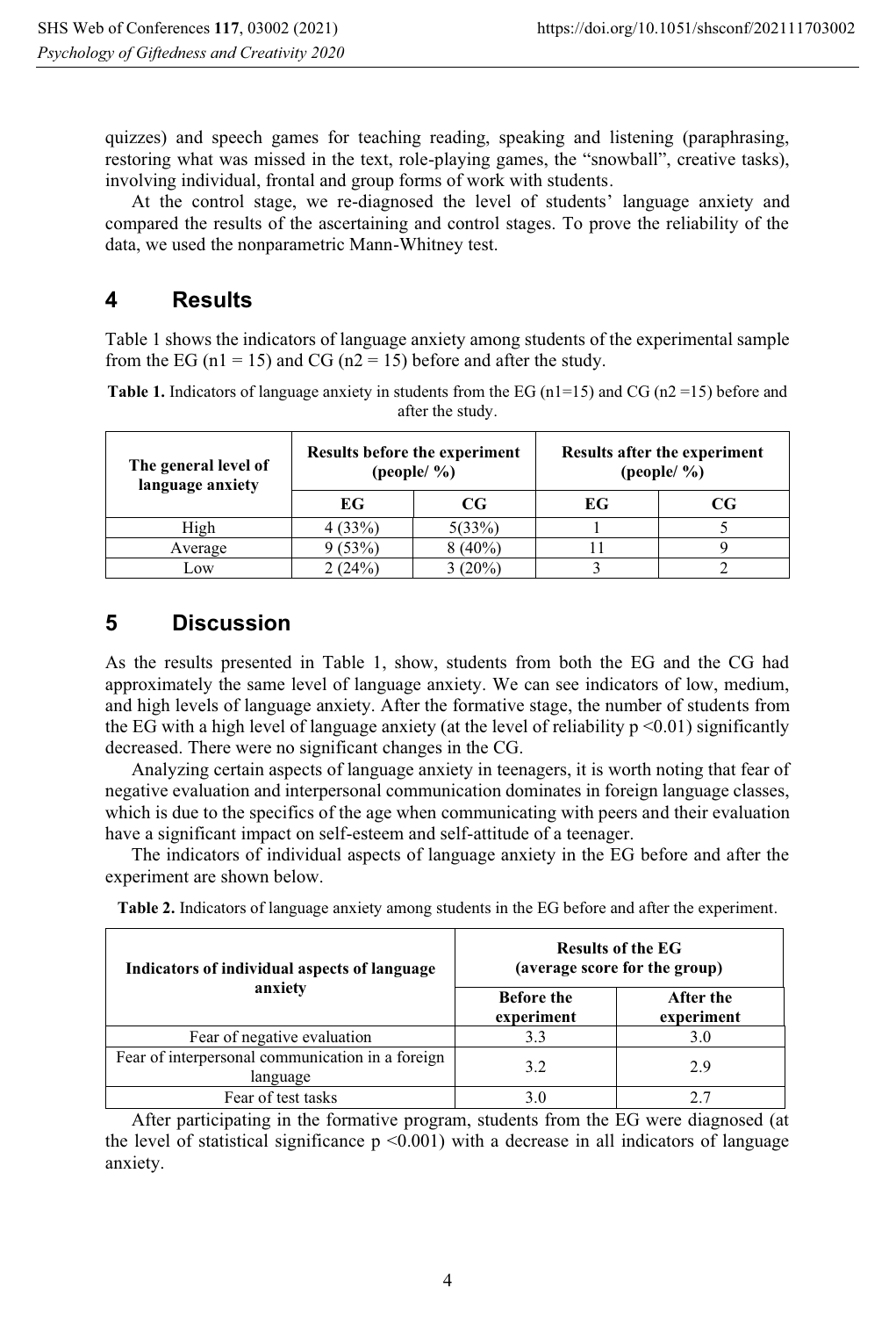### **References**

- 1. Natsionalnyi proekt "Obrazovanie" ["Education" national project] (2019). Accessed on: July 20, 2020. [Online]. Available: https://strategy24.ru/rf/education/projects/natsionalnyy-proekt-obrazovanie
- 2. G.V. Sorokoumova, *Ispolzovanie sovremennykh aktivnykh metodov obucheniya na zanyatiyakh po psikhologicheskim distsiplinam [The use of modern active teaching methods in psychology classes]*, in Sovremennaya obrazovatelnaya sreda: teoriya i praktika: materialy Mezhdunarodnoi nauchno–prakticheskoi konferentsii [Modern educational environment: theory and practice. Materials of an International research and practice conference], 71–79 (TsNS Interaktiv plyus, Cheboksary, 2018)
- 3. G.V. Sorokoumova, *Psikhologicheskiy trening kak effektivnyy metod razvitiya navykov, neobkhodimykh v 21 veke [Psychological training as an effective method of developing skills needed in the 21st century]*, in L.A. Abramova (Ed.), Razvitie nauki i obrazovaniya [Development of science and education], 115–122 (Publishing House Sreda, Cheboksary, 2018)
- 4. O.S. Gazman, Neklassicheskoe vospitanie: ot avtoritarnoi pedagogiki k pedagogike svobody [Non-classical education: from authoritarian pedagogy to the pedagogy of freedom] (MIROS, Moscow, 2002)
- 5. I.V. Patrusheva, Psikhologiya i pedagogika igry [Psychology and pedagogy of play], (Yurait, Moscow, 2020)
- 6. D.I. Ershov, Mir Nauki, Kultury, Obrazovaniya, **6(79)**, 57–61 (2019). https://doi.org/10.24411/1991-5497-2019-10025
- 7. E.N. Yakovleva-Yurchak, *Problemy yazykovoi trevozhnosti uchashchikhsya, izuchayushchikh inostrannye yazyki i puti ee preodoleniya [Problems of language anxiety in students of foreign languages and ways to overcome it]*, in Sovremennoe obrazovanie: aktualnye voprosy, dostizheniya i innovatsii: sbornik statei XV Mezhdunarodnoi nauchno-prakticheskoi konferentsii [Modern education: topical issues, achievements and innovations: a collection of papers of the XV International research and practice conference], 166–168 (Nauka i Prosveshchenie, Penza, 2018). Accessed on: November 09, 2020. [Online]. Available: https://www.elibrary.ru/item.asp?id=32669924
- 8. S. Elaldi, Educational Research and Reviews, **11(6)**, 219–228 (2016). https://doi.org/10.5897/ERR2015.2507
- 9. H. Morschitzky, Prüfungen meistern Ängste überwinden, 167 (Verlag Fischer Gann, Munderfing, 2016)
- 10. I.E. Abramova, O.M. Sherekhova, E.P. Shimolina, Vestnik Kostromskogo Gosudarstvennogo Universiteta, **22(3)**, 168–171 (2016). Accessed on: November 11, 2020. [Online]. Available: https://www.elibrary.ru/item.asp?id=27033527
- 11. A.A. Sredyuk, A.O. Taskanova, E.A. Stukolova, Vestnik Saratovskogo Oblastnogo Instituta Razvitiya, **2(22)**, 76–80 (2020). Accessed on: November 25, 2020. [Online]. Available: https://www.elibrary.ru/item.asp?id=43984732
- 12. A.V. Bortnikova, Innovatsionnost i multikompetentnost v prepodavanii i izuchenii inostrannykh yazykov: sbornik nauchnykh trudov [Innovation and multi-competence in teaching and learning foreign languages: a collection of research papers], 351–359 (Rossiiskii Universitet Druzhby Narodov, Moscow, 2016). Accessed on: November 28, 2020. [Online]. Available: https://www.elibrary.ru/item.asp?id=26520178